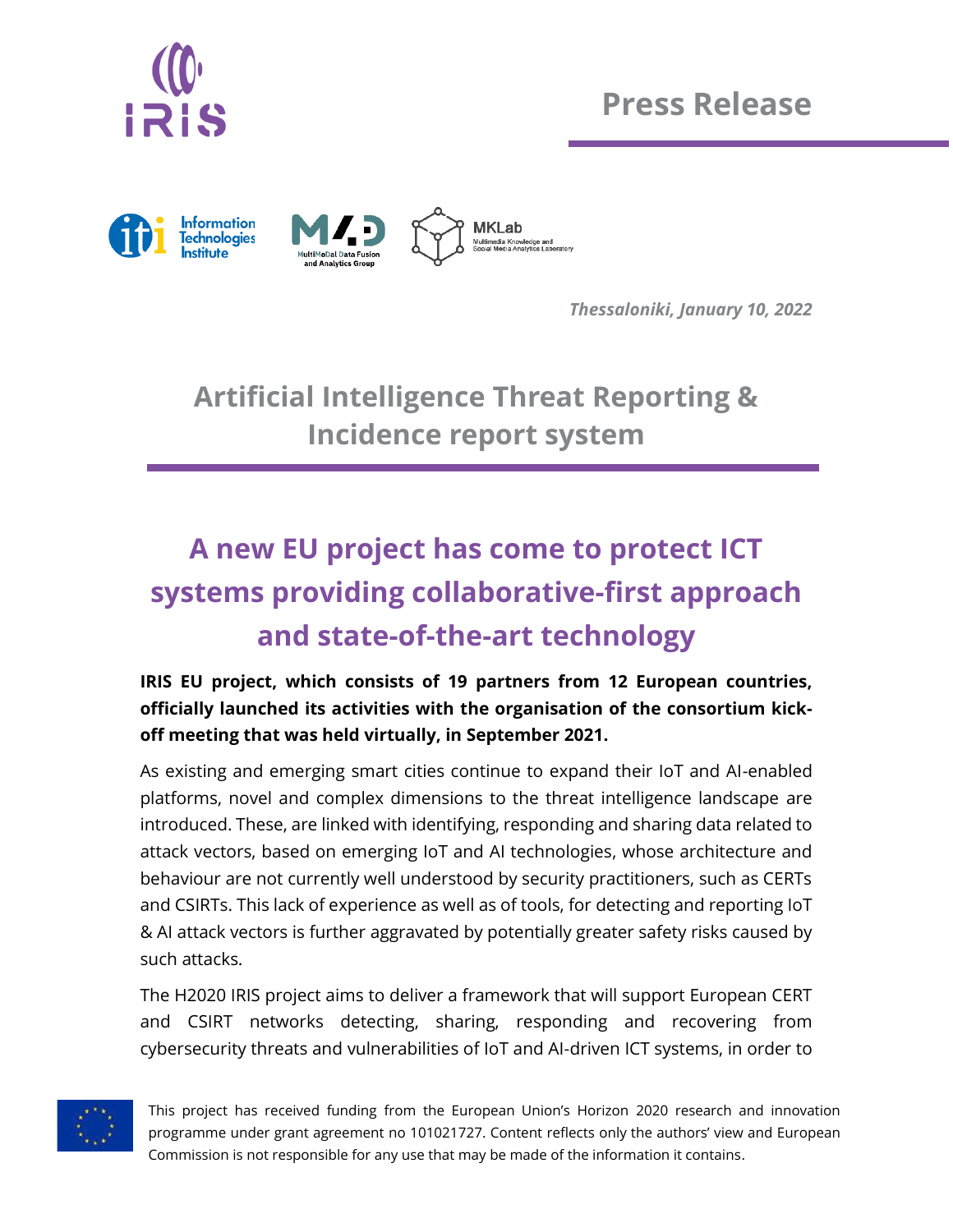

minimize the impact of cybersecurity and privacy risks. The IRIS platform will be made available, free of charge, to the European CERT and CSIRTs, by the end of the project.

IRIS concept is proposed as a federated threat intelligence architecture that instates three core technological and human-centric components into the threat intelligence ecosystem:

- **The Collaborative Threat Intelligence** module: forms the nexus of the IRIS framework and core component of the architecture enhancing the capabilities of the existing MeliCERTes platform by introducing **Analytics Orchestration**, an **Open Threat Intelligence interface** and an intuitive **Threat Intelligence Companion**. All these supported by a **Data Protection and Accountability** module;
- **The Automated Threat Analytics** module: collects and supply key threat and vulnerability assessment telemetry and respond to received intelligence, initiating autonomous response and self-recovery procedures:
- **The Cloud-based Virtual Cyber Range:** delivers an immersive virtual environment for collaborative CERT/CSIRT training exercises based on realworld environment platforms (and Digital Twin Honeypots), providing representative adversarial IoT & AI threat intelligence scenarios and handson training.

The IRIS platform will be demonstrated and validated in three carefully selected pilots resembling real world environments with the engagement of three smart cities (Helsinki, Tallinn and Barcelona) along with the involvement of national CERTs, CSIRTs and cybersecurity authorities.

"*IRIS is uniquely positioned to provide a high impact solution to support the operations of European CERTs and CSIRTs for coordinated response to large-scale cross-border cybersecurity incidents and crises*," mentions Mr Nelson Escravana from INOV, the Project Coordination Team.

The IRIS consortium comprises of public organizations, SMEs with cutting-edge cyber technologies, large industries as service providers as well as research and academic partners with significant achievements to cybersecurity and privacy technologies.

The Information Technologies Institute (ITI) has been a founding member of the Centre for Research and Technology Hellas (CERTH) since 2000. The participating team of CERTH-ITI in IRIS is the Multimodal Data Fusion and Analytics Group (M4D) of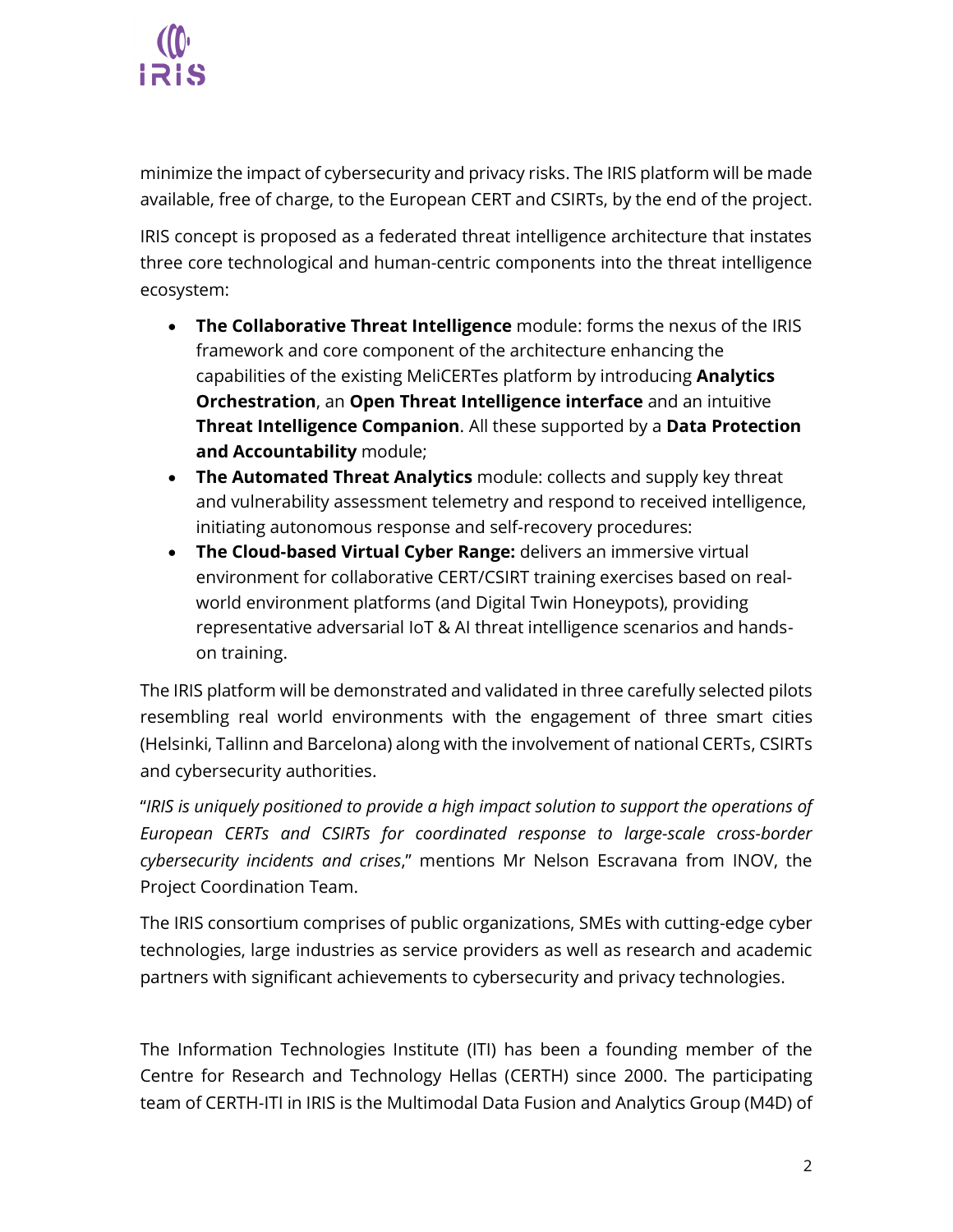

the Multimedia Knowledge and Social Media Analytics Lab (MKLab); MKLab currently has more than 60 active European and National research projects.

In IRIS, CERTH-ITI, and in particular M4D, is responsible for the research and development of technologies that can support the creation of dynamic repositories related to threats and vulnerabilities which target IoT and AI-driven ICT systems. This information will be enriched with the use of taxonomies and ontologies.. The employed taxonomies and ontologies will be based on and improve in a (semi- )automatic way already existing IoT and AI related taxonomies and ontologies. Moreover, M4D is responsible for developing the dynamic policy framework and mechanisms for collaborative sharing and orchestration of cyber threat intelligence among CERTs, CSIRTs, and other stakeholders.

## *Contact Details*

*Project Coordinator: INOV - Instituto de Engenharia de Sistemas e Computadores, Inovacão, (INOV), Portugal* 

*Email:* [coordinator@iris-h2020.eu](mailto:coordinator@iris-h2020.eu)

## **Project at a Glance**

| <b>Acronym</b>  | <b>IRIS</b>                                                    |                                                       |
|-----------------|----------------------------------------------------------------|-------------------------------------------------------|
| <b>Title</b>    | Artificial Intelligence threat Reporting and Incident response |                                                       |
|                 | System                                                         |                                                       |
| <b>Funding</b>  |                                                                | This project has received funding from from the       |
|                 |                                                                | European Union's Horizon 2020 research and innovation |
|                 |                                                                | programme under grant agreement no 101021727          |
| <b>Duration</b> | 36 months (September 2021 - August 2024)                       |                                                       |
| <b>Project</b>  | INOV - Instituto de Engenharia de Sistemas e Computadores,     |                                                       |
| Coordinator     | Inovacão, (INOV), Portugal                                     |                                                       |
|                 | Email: coordinator@iris-h2020.eu                               |                                                       |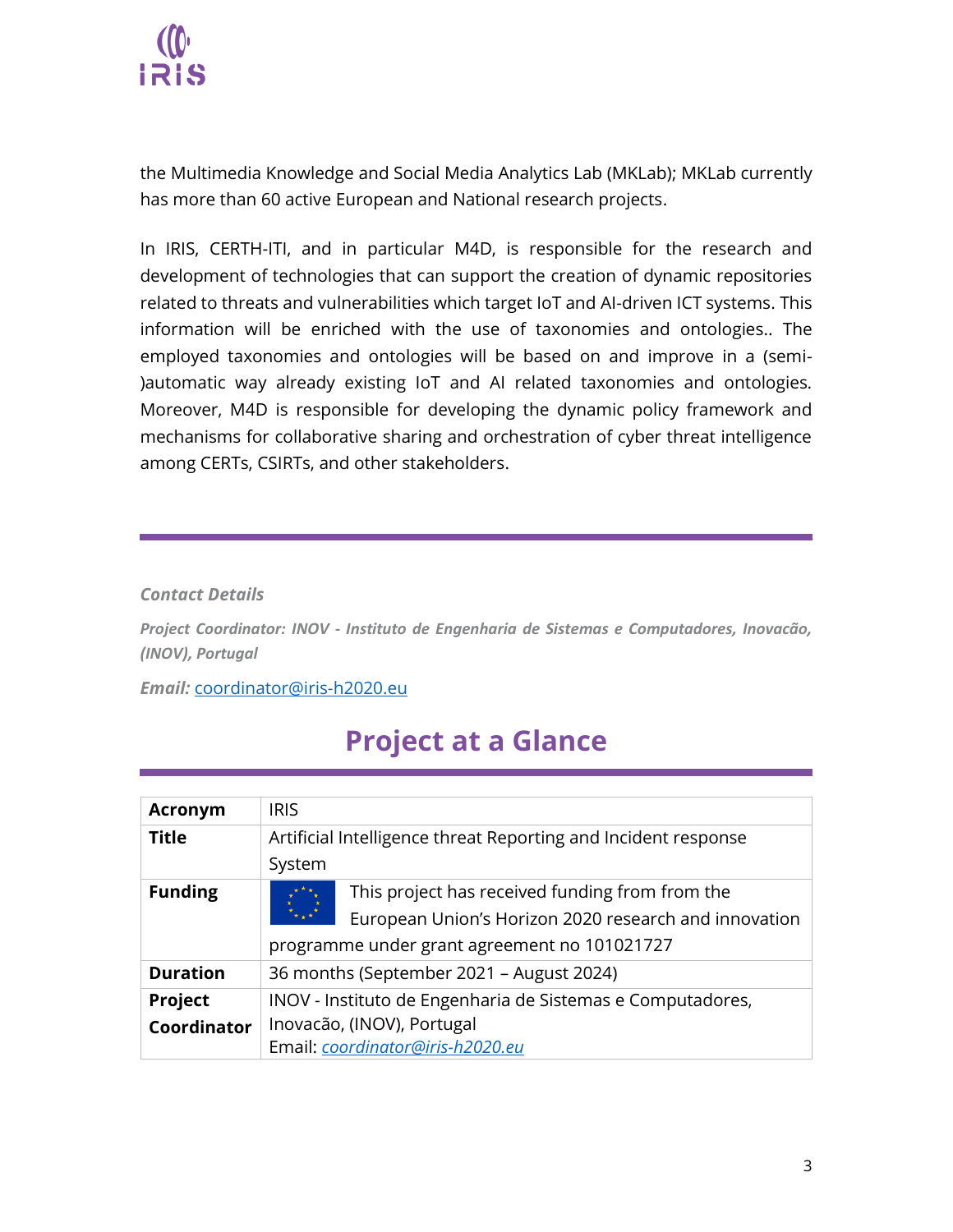## $\frac{1}{1}$

| <b>Consortium</b> | INOV - Instituto de Engenharia de Sistemas e Computadores,<br>$\bullet$     |
|-------------------|-----------------------------------------------------------------------------|
|                   | Inovacão, (INOV), Portugal                                                  |
|                   | European Cyber Security Organisation (ECSO), Belgium<br>٠                   |
|                   | Centrul National De Raspuns La Incidente De Securitate<br>٠                 |
|                   | Cibernetica, (CERT-RO), Romania                                             |
|                   | Intrasoft International SA (INTRA), Luxembourg<br>$\bullet$                 |
|                   | Thales Six Gts France SAS (THALES), France<br>$\bullet$                     |
|                   | Atos It Solutions And Services Iberia SL (ATOS), Spain<br>٠                 |
|                   | Cisco Systems Spain S.L (CISCO SPAIN), Spain<br>٠                           |
|                   | Exalens (CLS), Netherlands<br>$\bullet$                                     |
|                   | Sidroco Holdings Limited (SID), Cyprus<br>٠                                 |
|                   | Cyberethics Lab SRLS (CEL), Italy<br>$\bullet$                              |
|                   | Commissariat A L Energie Atomique Et Aux Energies<br>$\bullet$              |
|                   | Alternatives (CEA), France                                                  |
|                   | Ethniko Kentro Erevnas Kai Technologikis Anaptyxis, (CERTH),<br>$\bullet$   |
|                   | Greece                                                                      |
|                   | Institute Of Communication And Computer Systems (ICCS),<br>٠                |
|                   | Greece                                                                      |
|                   | Technische Universiteit Delft (TU Delft), Netherlands                       |
|                   | Tallinna Tehnikaülikool (TalTech), Estonia<br>٠                             |
|                   | Universitat Politecnica De Catalunya (UPC), Spain<br>٠                      |
|                   | Kentro Meleton Asfaleias (KEMEA), Greece<br>٠                               |
|                   | Institut Municipal D'informatica De Barcelona (IMI BCN), Spain<br>$\bullet$ |
|                   | Forum Virium Helsinki OY (FVH), Finland<br>$\bullet$                        |
|                   |                                                                             |